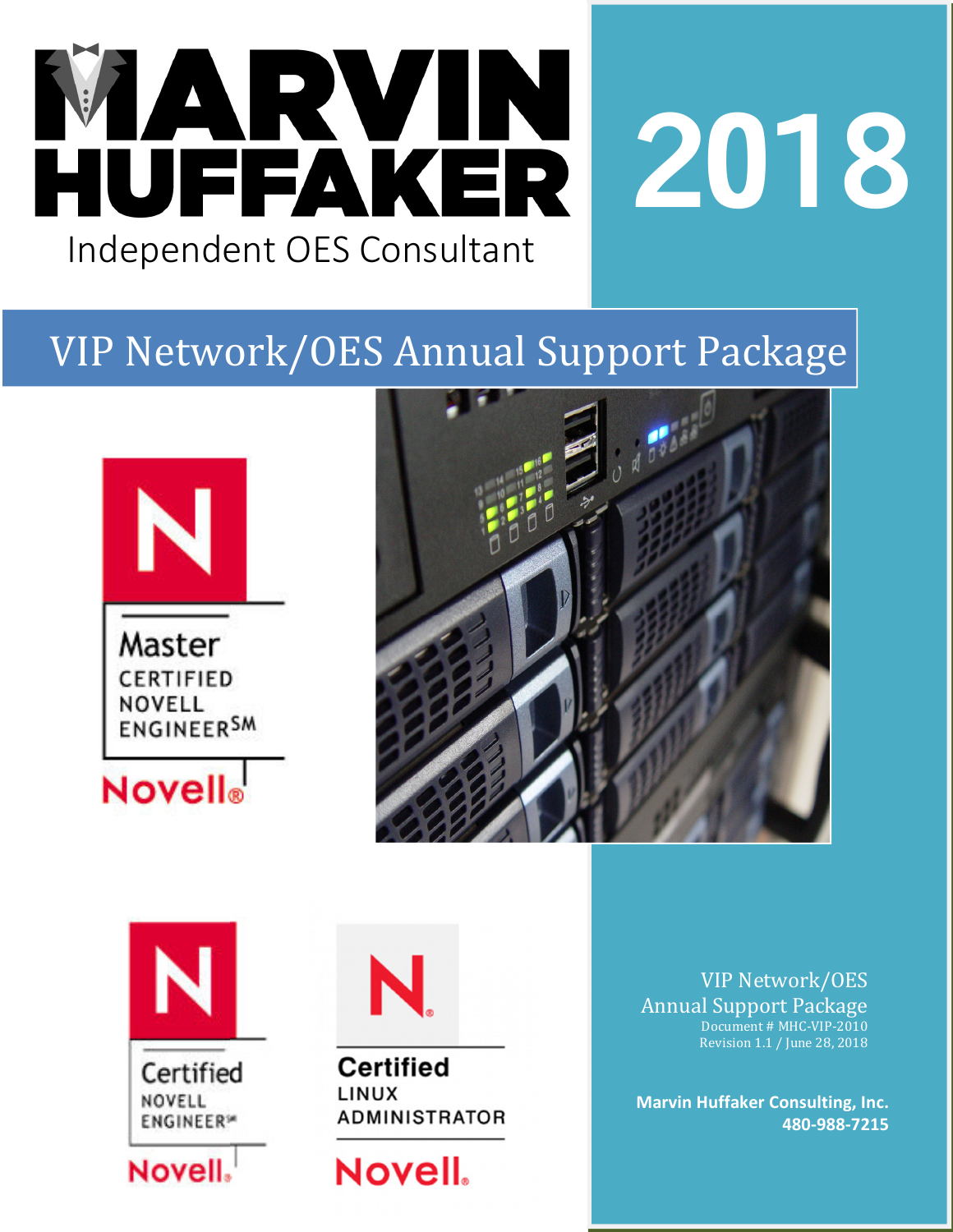# All Inclusive VIP Support Package Overview

For your Micro Focus Open Enterprise Server (OES) or SUSE Linux Enterprise Server (SLES) environment, when you need someone with a high level of expertise and experience to take care of everything on an ongoing basis.

The package is a fixed price solution with no overages or surprises, and includes support for your entire network of OES and SLES servers. Any required installation, updates, patching, configuration, and support (including day to day support as well as critical outage / emergency support) is included. Additionally, the package includes file system permissions and group management (ACL's) to ensure your security needs are managed correctly.

Support package include FREE server upgrades for any system covered by the agreement. When it comes time to upgrade to the next version, the project (services only, not licensing) is already paid for. This is true even if it requires a server to server migration.

Services are provided remotely. Arrangements for occasional onsite services are available at an additional cost.

# How Marvin Huffaker's Support Package Helps Your Business

- $\checkmark$  Unlimited system support, including 24×7 support for critical outages.
- $\checkmark$  FIXED Monthly fee with NO overages or extra charges.
- $\checkmark$  Server upgrades and migrations are included at no extra charge.
- $\checkmark$  Full support, maintenance, patches, tuning and troubleshooting.
- $\checkmark$  File system trustee rights management for best practice security.
- $\checkmark$  License management and monitoring to ensure vendor compliance.
- $\checkmark$  Marvin takes ownership of the issues so you can worry about your business.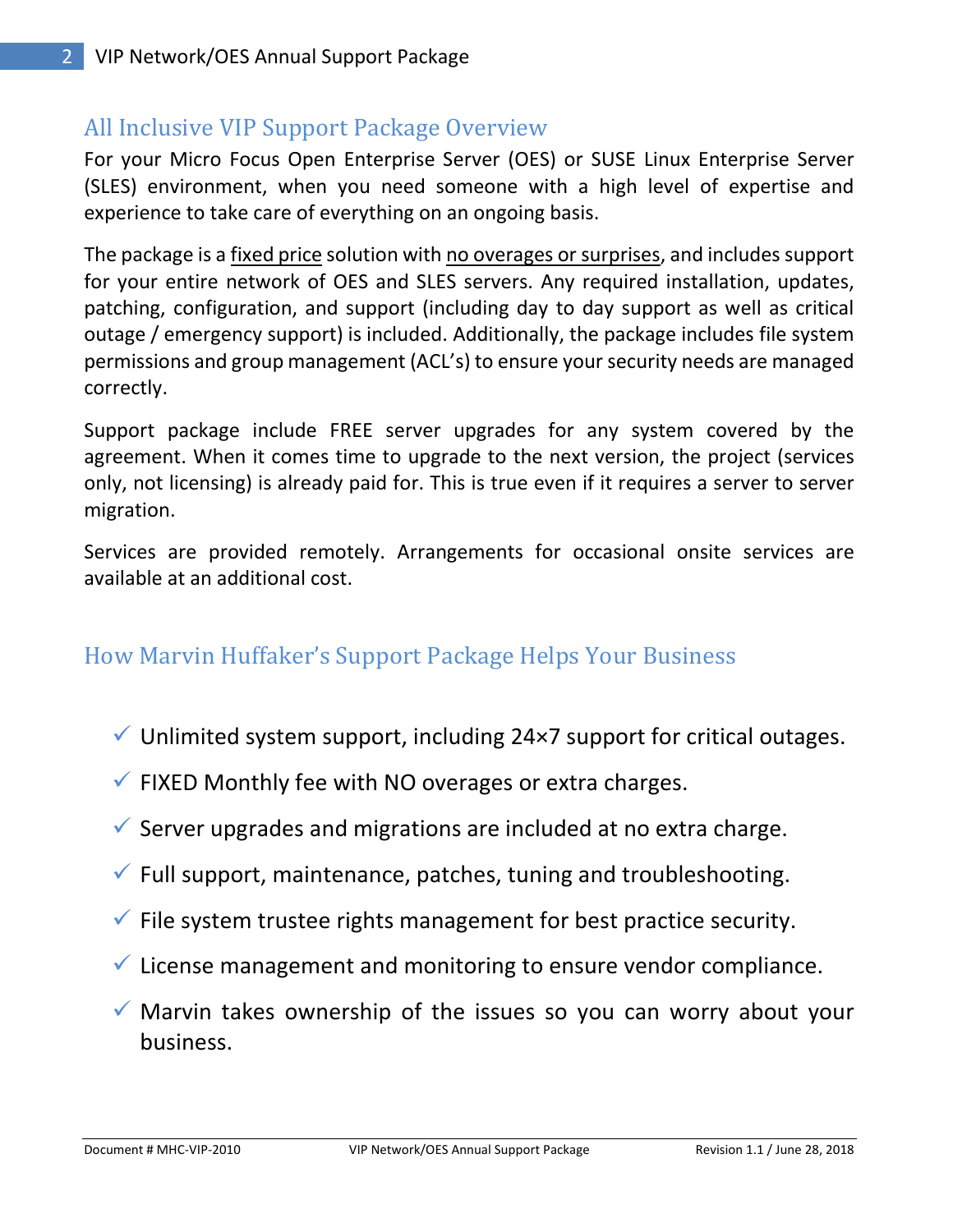#### **Network / OES Annual Support Package Details**

#### **Server Operating System Installation and Support**

Includes full installation and support for the Server OS (physical hardware or virtual guest). Includes installation and support for any OS component, service, or add-on that is included as part of the OES or SLES base distribution including iPrint, NSS file system, SLP, DNS, and DHCP.

#### **Regular System Updates, Patches, and Security Fixes**

All systems receive regular updates per our "Baseline" process. This includes installation of latest official service pack, kernel updates, security updates, bug fixes, and drivers when they are released.

#### **eDirectory Support and Management**

Includes support for eDirectory and directory services functions such as replica and partition management, synchronization, and regular health checks to ensure optimal function and performance.

#### **24x7 Emergency Support**

Includes 24 x 7 emergency supports for outages or business critical issues related to any system within the scope and inventory list. Includes an escalation channel to software vendors as needed. Requires active maintenance, support, and/or warranty on any included component.

#### **Operating System Upgrades and Migrations**

Includes major version release upgrades of the operating system and included system components within the vendors' product roadmap. In-place upgrades and migration/upgrades are included free with all annual support packages, as long as the upgrade/migration path is supported by the vendor. Software license costs not included in pricing.

#### **Group Membership Administration**

Includes basic administration of eDirectory groups and users for the purpose of ensuring that standard operating "Best Practices" are adhered to and to enforce security restrictions and access to confidential system resources.

#### **File System Permissions Management**

In the interest of "Best Practice" management and to provide adequate security restrictions to the file system, the services package includes full trustee rights management of the file system and associated objects including login scripts, containers, users, and group memberships.

#### **License Management and Monitoring**

Includes monitoring license usage and ensuring compliance with the vendors EULA for any system included in the scope. For the same systems, any required license audit will be provided to the vendor as part of the service.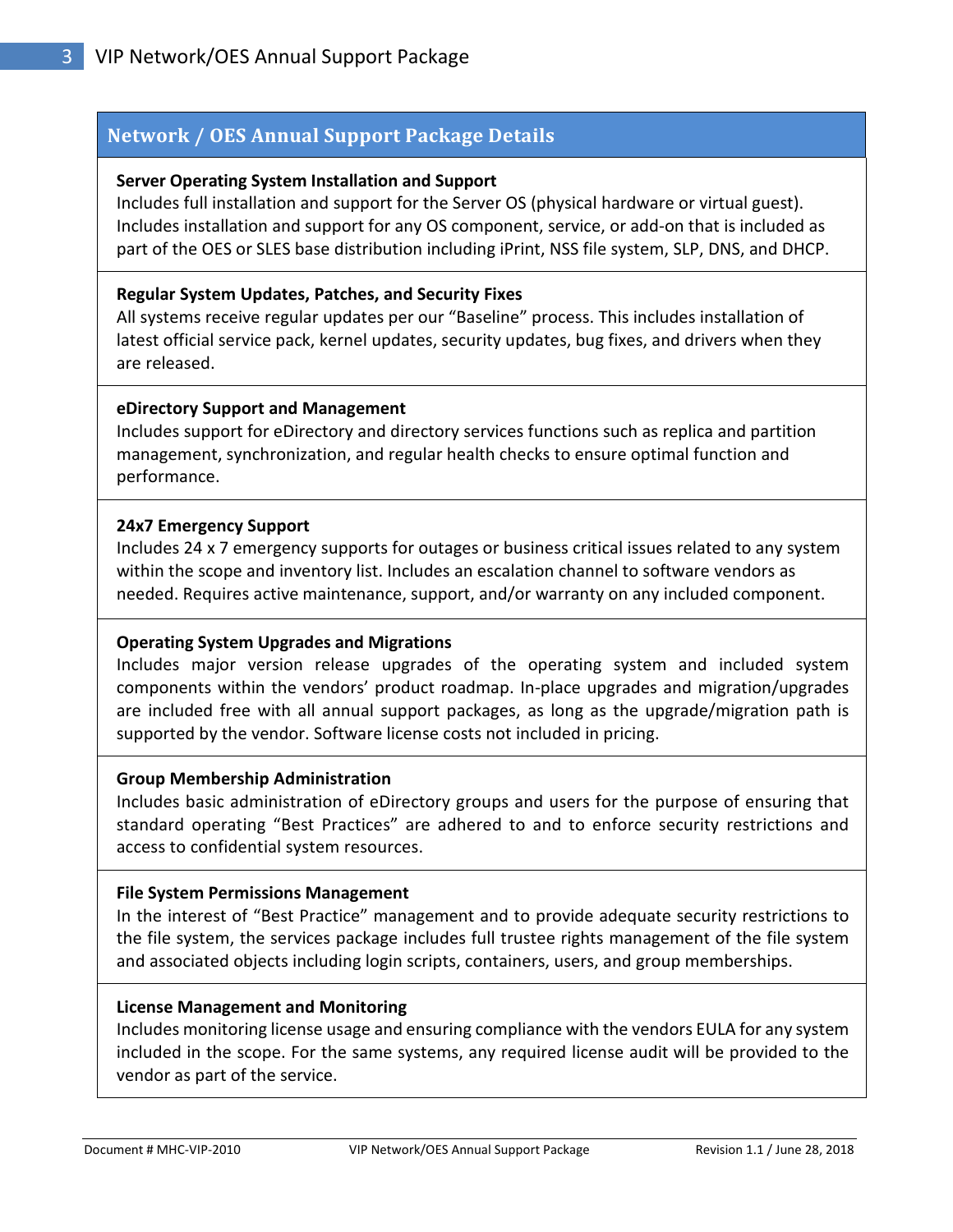| <b>Service Level Agreement and Contract Details</b>                                                                                     |                                                                 |
|-----------------------------------------------------------------------------------------------------------------------------------------|-----------------------------------------------------------------|
| Service Delivery Methods                                                                                                                | Remote services included                                        |
| Client portal with full featured ticketing and reporting system                                                                         | Included                                                        |
| Business Critical Outage support response times<br>(Direct line/cell phone for emergencies and immediate response<br>whenever possible) | 2 Hours or less, business Hours<br>4 Hours or less, after hours |
| Non-critical support issues response times                                                                                              | Within 24 hours                                                 |
| Administration tasks: eDirectory administration, file system<br>rights, and group management                                            | End of next business day                                        |
| Scheduling of projects and other system improvements                                                                                    | Priority scheduling                                             |
| <b>Contract Term</b>                                                                                                                    | One (1) year w/ annual renewal                                  |
| 100% satisfaction guarantee and initial 90 day opt-out period                                                                           | Yes                                                             |
| Active software maintenance on covered systems                                                                                          | Required                                                        |

#### **Package Add-Ons Available For Purchase**

#### **Add-on Options: Silver: 50 hours; Gold: 100 hours; Platinum: 150 hours**

Add additional discounted hours to the yearly support package to be used for all out of scope requests. This may include projects, support, or other services for any out of scope service, application, or system.

#### **Add-on Option: Veeam Replication**

Add service and support for Veeam Replication of your virtual SLES or OES servers.

#### **Add-on Option: Hypervisor Installation and Support**

Installation and support of the VMware ESXI Host and all components and features available in the VMware vSphere Essentials bundle or VMware Standard Edition.

#### **Sophos XG Firewall**

Installation, support, and management of a Sophos XG Firewall featuring next-gen security for your network perimeter, wireless networks, remote locations, email servers, web servers, and more.

#### **Other Options**

Any variety of solutions can be added to and included as an add-on to the support package.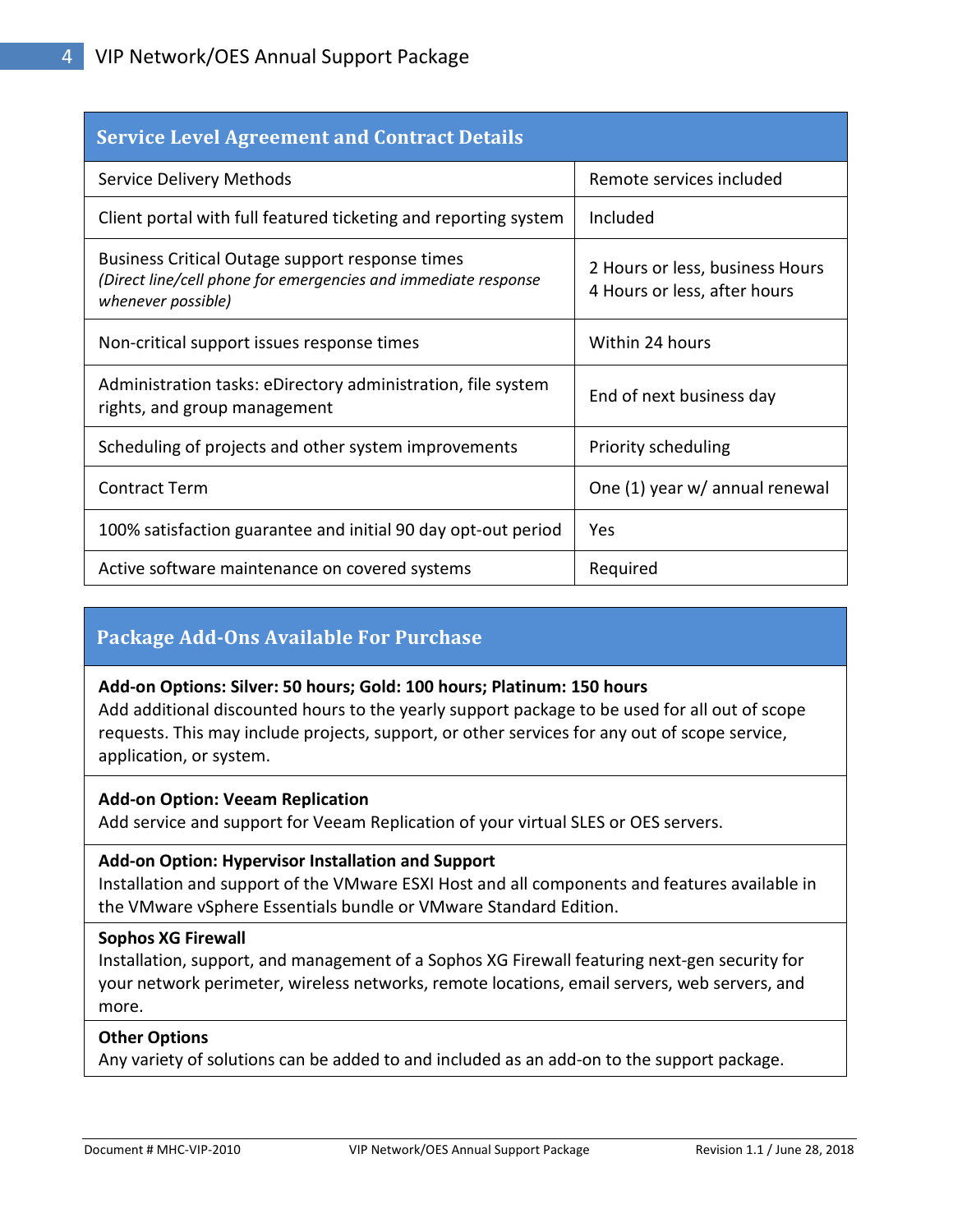# Modular and Flexible Options

The VIP Network/OES Annual Support Package is designed to work with both small and large companies:

- Small business option for single server environments.
- Options for larger organizations with multiple servers and complex systems
- Able to accommodate and support virtually any size or configuration of network.

## Pricing

Single Server (Up to 25 Users): **\$472.50** paid monthly or **\$5,400** if paid annually. Single Server (25+ Users**): \$577.50** paid monthly or **\$6,600** if paid annually. Single Server (100+ Users or 1TB+ Storage): **\$1044.75** monthly or **\$11,940** annually. 2-9 Servers: **\$367.50**/server paid monthly or **\$4,200**/server if paid annually. 10+ Servers: **\$341.25**/server paid monthly or **\$3,900**/server if paid annually.

Contact Marvin Huffaker for a customized quote tailored to your business and needs. Custom and add-on options available for all scenarios at an additional cost.

# Sample Pricing Proposal

Below is a sample of how pricing would be calculated for your network.

| Example Server List: |                    |
|----------------------|--------------------|
| Server OS            | <b>Server Name</b> |
| <b>OES 2015</b>      | smpfs01            |
| <b>OES 2015 SP1</b>  | smpfs02            |
| <b>OFS 11 SP3</b>    | smpfs03            |
| <b>SLES 11</b>       | smpfs04            |
| <b>SLFS 11</b>       | smpfs05            |

### **Sample Pricing**

**Server Qty: 5 Price: \$1,837.50 paid monthly or \$21,000 if paid annually.** 

\*\* Actual QTY and price to be determined based on customer network. Servers included in scope to be defined prior to start of services.

\*\* Annual cost reflects a 5% discount when paid up front.